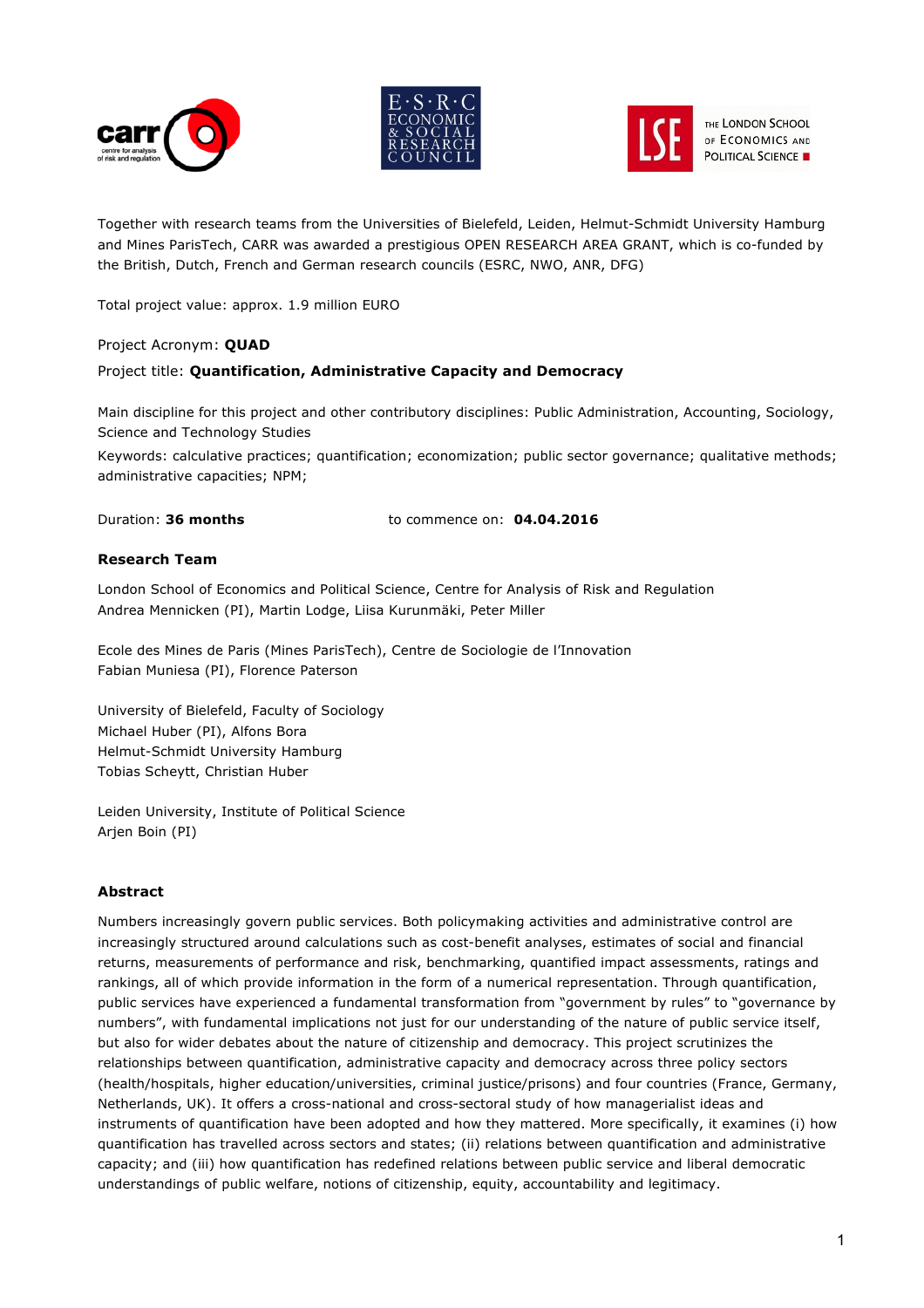# **Project Description**

#### **1/ Aims and background of the research**

The business of government is increasingly run with a calculator to hand. Both policymaking activities and administrative control are increasingly structured around calculations such as cost-benefit analyses, estimates of social and financial returns, measurements of performance and risk, benchmarking, quantified impact assessments, ratings and rankings, all of which provide information in the form of a numerical representation. Through quantification, the public services have experienced a fundamental transformation from "government by rules" to "governance by numbers", with the aim to produce a self-regulating human society (Bröckling 2007; Bröckling et al. 2000; Bruno and Didier 2013; Desrosières 2014; Hood 1991, 1995; Mennicken and Vollmer 2007; Miller 2001; Miller and Rose 1990, 2008; Muniesa 2014; Muniesa and Linhardt 2011; Power 1997, 2007; Supiot 2012).

There are signs everywhere that this "quantitative turn" is making a profound impact on the way essential public services are organized, controlled and delivered. The quantification of control in the public services has fundamental implications not just for our understanding of the nature of public service itself, but also for wider debates about the nature of citizenship, democracy and the state, as well as for understandings of public administration. This project charts and explores those implications.

It scrutinizes the relationship between quantification, administrative capacity and democracy across three welldefined policy sectors (health/hospitals, higher education/universities, criminal justice/prisons) and four countries (France/Germany/Netherlands/UK). **How has quantification altered modalities of governing and control in the public services, and with what consequences for the users of these services and public administration more generally?**

More specifically, it examines:

- (i) *How quantification travels*; how different instruments of quantification have spread across these different nation states and public service sectors in Europe;
- (ii) *Relations between quantification and administrative capacity*; how different instruments of quantification have impacted on and placed specific demands on administrative capacities; and
- (iii) *Relations between quantification and democracy*; how different instruments of quantification have redefined relations between public service and public welfare, notions of citizenship, equity, accountability and legitimacy.

At the centre of the project is a concern with the power of quantification in altering the governance, organization and delivery of public services. For numbers and tools of quantification are not only devices of rational rule and administration. They fundamentally alter understandings of what it means to govern, and they shape and change understandings of the role of public services. This project analyses tools of quantification as "technologies of government" (Miller and Rose 1990; Rose and Miller 1992), which alter the power relations that they are embedded within and enable new ways of acting upon and influencing the actions of individuals (Foucault 1979/1991; Mennicken and Miller 2012, 2014; Miller 1990, 2001; Miller and Rose 2008).

The project pays particular attention to two sets of interconnected issues.

First, it scrutinizes linkages between quantification and economization (Bröckling et al. 2000; Çalışkan and Callon 2009; Linhardt and Muniesa 2011; Miller and Power 2013; Rose 1996). It explores the hypothesis that quantification is a mechanism by which the economization of organizational life becomes elaborated and institutionalized (Miller and Power 2013: 558) (Boltanski and Chiapello 1999). In this context, particular attention is paid to today's "age of austerity" (the pressure to squeeze public spending) (Schäfer and Streeck 2013) on instruments of quantification and administrative capacity, and the control over public services more generally. Tools of quantification are used in the definition and determination of public service success and failure (Kurunmäki and Miller 2013); decisions concerning the rationing of public services (e.g. rationing healthcare or limiting access to study programmes); and the realization of aims of "economy, efficiency and effectiveness". How are boundaries between the public and the private redrawn through processes of quantification and economization? How interlinked are quantification and economization, given that instruments of quantification (e.g. performance ratings) have also been called upon to *mediate between* conflicting values in the public services (e.g. objectives of economy and quality)?

Second, the project investigates cross-sectoral and cross-national similarities and differences (i.e. the implication of quantification in different "governmentalities"). Despite the spread and growing influence of calculative infrastructures across public services (Moynihan 2005; Moynihan and Pandey 2010; Pollitt 1993), relatively little systematic attention (in the form of cross-sectoral and cross-national comparative analysis) has been devoted to the ways in which tools and practices of quantification and calculation have travelled across different sectors and countries, and how they have altered modalities of governing in the organisation and delivery of public services in this process (but see Rothstein et al. 2013). To paraphrase Power (2009), we need to be less focused on "constraints" of national context and more sensitive to the dynamics evolving between and across different states and public service sectors, triggered e.g. by the adoption of similar new public management instruments (such as benchmarking, performance measurement, quality management, rankings, ratings, and impact assessments).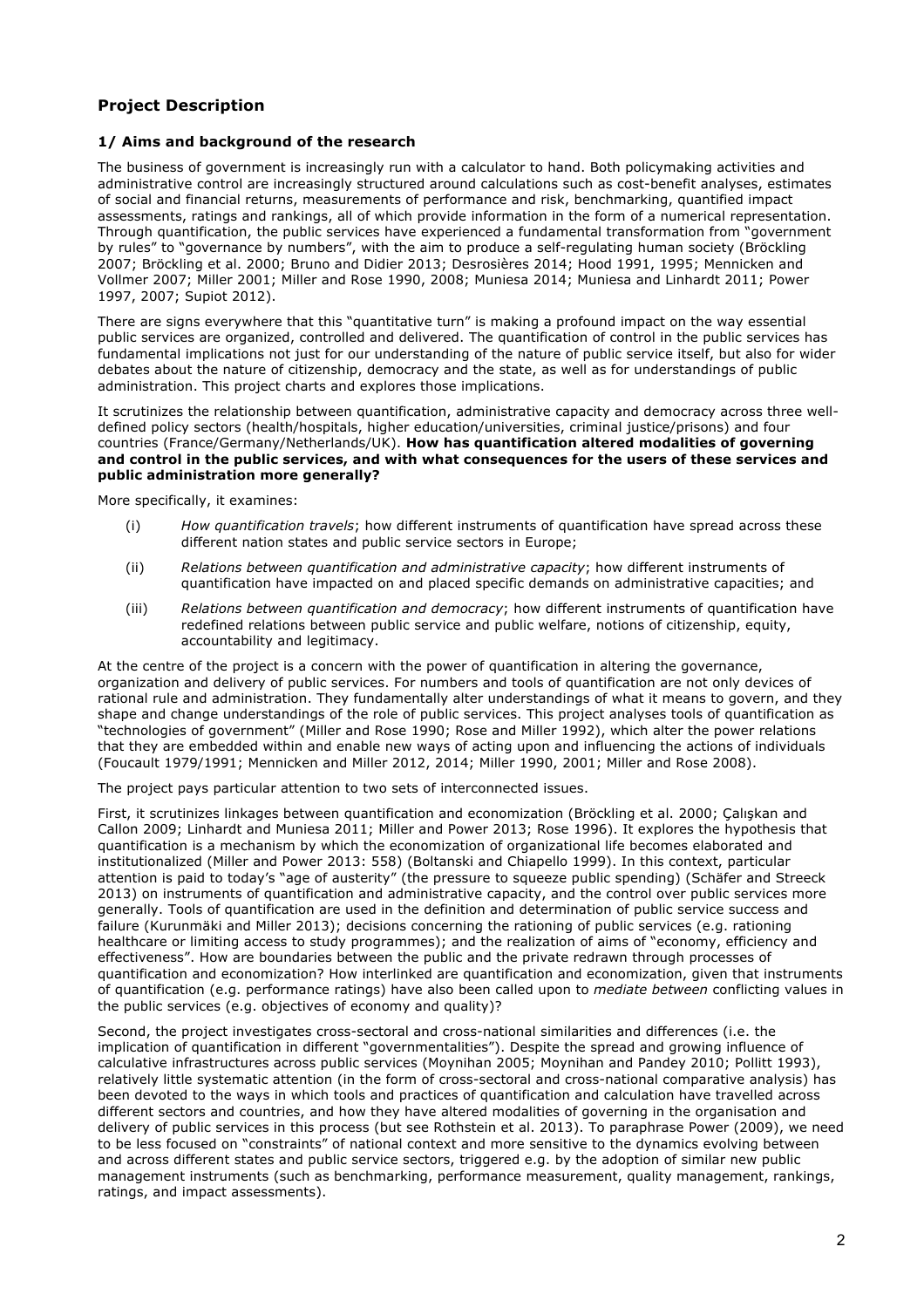Research activities most often are either nationally focused (e.g. Bevan and Hood 2006; Broadbent et al. 2010; Bruno and Didier 2013; Eyraud 2013; Hood 2006; Kelman 2006; Kurunmäki 1999; Lapsley 1994; Muniesa and Linhardt 2011) or concentrated on one particular public sector (such as healthcare, higher education or the prison service) (e.g. Akrich and Callon 2004; Bastow 2013; Boin 2001; C. Huber 2009; M. Huber 2012; M. Huber and Rothstein 2013; Juven 2013a; Karsten et al. 2010; Kurunmäki et al. 2003; Liebling 2004; Meister-Scheytt and Scheytt 2005; Mennicken 2013; Schimank 2008). This study offers a unique contribution by bringing together and confronting different strands in the literature on public sector reform and "New Public Management" that have, as yet, mostly received siloed attention in the literatures in political science/public administration, accounting, sociology and law.

The project brings together leading scholars in the fields of Public Administration (New Public Management) and quantification from different academic disciplines (accounting, public administration, sociology, science and technology studies) and four different countries (France, Germany, Netherlands, UK) to develop a novel, joined-up approach to the study of quantification in public sector governance.

Instruments of quantification, such as the balanced scorecard, performance ratings and rankings, have travelled the public sector (and the world) as standardized, universalized tool (Davis et al. 2012; Qu and Cooper 2011), yet their day-to-day operation, uses and effects depend on the institutional structures, administrative capacities (e.g. analytical capacities and enforcement capacities) and the cultural specificity of the contexts within which they are put to use (Higgins and Larner 2010; Scheytt and Soin 2005). At the same time the quantification instruments themselves affect the contexts they pass through. New (accounting) entities are created via quantification (e.g. cost centres) (Kurunmäki 1999; Mennicken 2013). New infrastructures are built around quantification instruments, which challenge and change existing organizational structures, working arrangements and political visions (Muniesa and Linhardt 2011; Shaoul et al. 2012). New calculative expertise enters the public services (via accountants, financial advisers (Cooper and Taylor 2005; Shaoul et al. 2007)), which redefine existing working routines and understandings, including concepts of quality and associated notions of professionalism. Moreover, increasing cooperation among public management experts across national borders, and standardization at supra-national level, question specificities of national public management styles.

Yet, the degree to which quantification has challenged and changed public services is an open empirical question. This project investigates the extent to which quantification and calculation have penetrated the control over public services, and with what effects. In this context, attention is also paid to what happens when quantification is absent. What realms in the sectors we study remain excluded from quantification and why? Why are many countries/sectors still embracing quantification even when there are no observable benefits to date? Why does quantification not take hold in contexts where it would promise benefits?

The project traces different registers of quantification employed in public sector governance, their emergence and change, particularly in the context of the financial crisis, and consequences for the delivery, organisation and governance of public services across Europe. In so doing, the project will deliver:

- <sup>A</sup> cross-disciplinary, international research infrastructure for the study of control over public services.
- <sup>A</sup> database that allows for the cross-sectoral and cross-national comparison of quantification of control over public services.
- Research and practitioner-related outputs that address the quantification of control over public services. These outputs will not only be of relevance for academics concerned with causes and consequences of New Public Management, but also for policy makers and the users of public services.

## **2/ Position in the context of existing research**

This project offers a timely cross-national and cross-sectoral study of how managerialist ideas and instruments of quantification, contractualization, privatized or quasi-market forms of service delivery and performance pay, performance and quality measurement, impact assessments and rankings, have been adopted and how they have mattered and are mattering across Europe. Public services are said to have been fundamentally transformed by over thirty years of exposure to managerialist thinking, often labelled "New Public Management" (Broadbent and Guthrie 1992, 2008). Over a decade ago, Hood et al. (2004) diagnosed considerable variety of experiences across seven countries (Hood 1995, 2007). However, since then many countries have witnessed considerable changes in the way they govern their public sectors. The significance of spending watchdogs, quality checkers and league tables has arguably become even more important, as noticed particularly in the area of higher education but also in hospitals and prisons (see e.g. the hospital ratings and prison ratings in the UK, hospital ratings in Germany, and the introduction of activity-based costing in French public hospitals).

In addition, public services across Europe have witnessed considerable challenges over the past decade. One challenge has been the diagnosed trend towards "post-NPM" (Christensen and Laegreid 2011), namely the argument that there has been a growing emphasis on outcome rather than output measurement since the 2000s; and we have seen a growing emphasis on ethics and collaboration. Collaborative governance is often seen as adding to democratic legitimacy (Sørensen and Torfing 2014). Whether such changes have actually taken place has only rarely been explored (Lodge and Gill 2011). Importantly, the financial crisis has placed extensive, still on-going and possibly even strengthening, financial pressure on states, and therefore also on how public services are governed (Lodge and Hood 2012).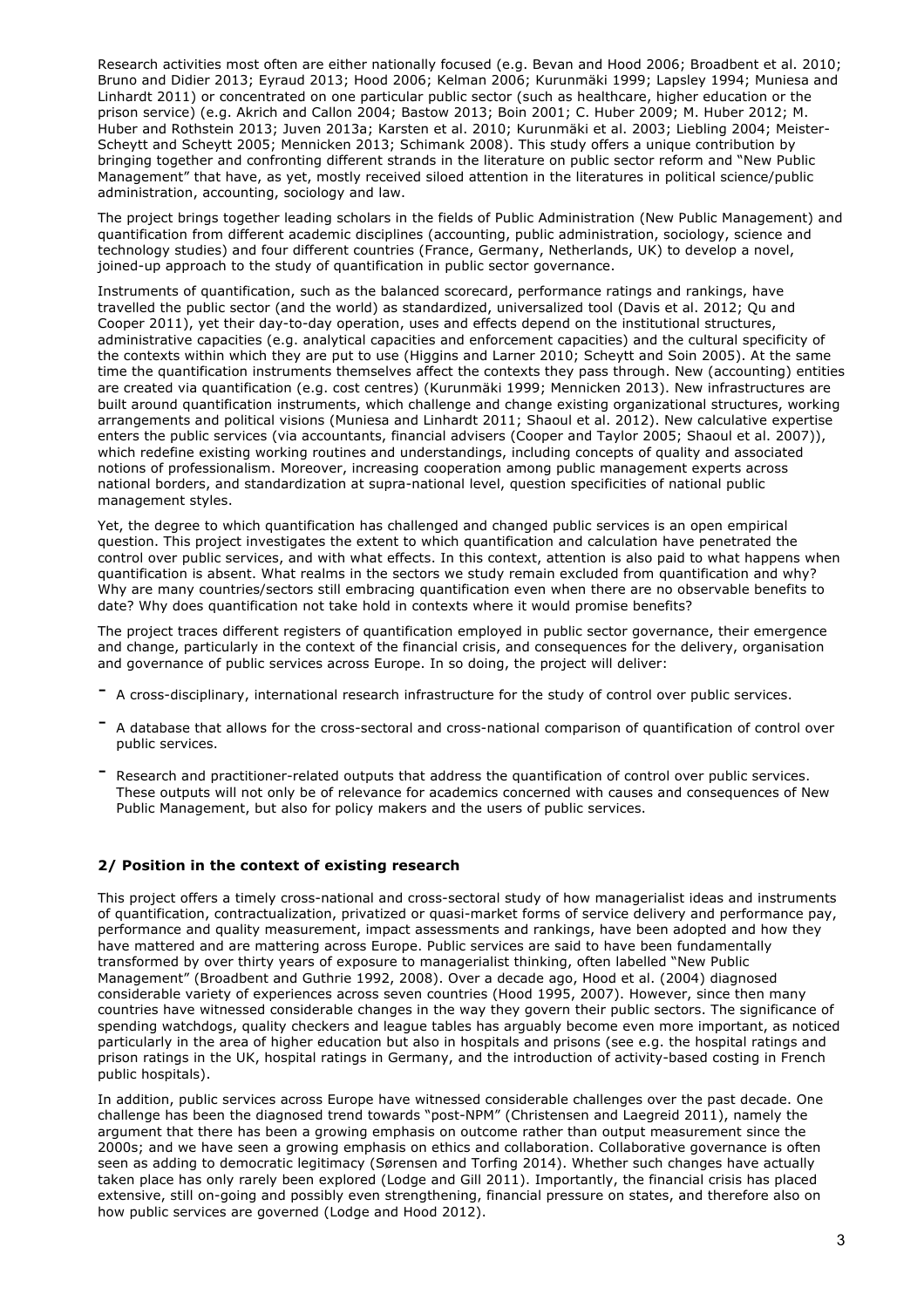Furthermore, public sector governance can no longer be treated as a distinctively national affair. There has been a growing evolution of internationally operating private providers in the public services, especially in the area of prisons but also healthcare, and with mixed results. In higher education and the governance of science, national systems are said to be increasingly evolving into a European-wide, if not international competition for students, research staff and funding. Globalization, EU harmonization attempts, and international standardization (ISO quality standards; international public sector accounting standards; transnational corporate governance codes) have enabled and conditioned debates about, and practices of, public sector governance. This has been evident in particular in the rise of international ranking exercises (Espeland and Sauder 2007; Hood and Dixon 2008).

There has been considerable debate about the shift towards "governance by numbers" (Lascoumes and Le Galès 2005; Miller 2001; Supiot 2012). According to Supiot (2012) governance by numbers relies on acts of quantification (the subsuming of different beings and situations under the same unit of account) and on programming behaviour (e.g. through techniques of benchmarking and ranking), which *replaces* human judgement, and relies on a cybernetic dream of putting human affairs on autopilot, where governments are no longer expected to act in accordance with European laws, but to react in real time to quantified signals. This project contests Supiot's claim that quantification (in the form of performance measurement, benchmarking and ratings) *replaces* judgement, and the entirely pessimistic view about the effects that accounting and quantification more generally have on the world. Although performance measurement, ratings, rankings and other devices of quantification can have undesirable effects on the governance of public services – see Espeland and Sauder (2007; 2009) on the effects of law school ratings, Bruno and Didier (2013) on benchmarking in the French public sector, Pontille and Torny (2010) on bibliometric ratings, and the conclusions of The Mid Staffordshire NHS Foundation Trust Public Inquiry in Great Britain (Francis QC 2013) – numbers can also be invested with hope. Espeland and Stevens (1998) have argued that quantification can offer "a rigorous method for democratizing decisions and sharing power", particularly in situations "characterized by disparate values, diverse forms of knowledge, and the wish to incorporate people's preferences" (see also Bruno et al. 2014; Desrosières 2002; Porter 1995). This raises the question of the extent to which numbers, such as prison performance measures, university rankings, or quantified hospital assessments, can be called upon as a "mediating instrument" (Miller and O'Leary 2007; Morrison and Morgan 1999) where different, potentially conflicting values are at stake. To what extent can quantification be appealed to as a link connecting a multitude of actors and domains, mediating between disparate values and rationalities, such as those of security, economy, decency and rehabilitation in the case of prisons; economy, care and quality in the case of hospitals; or excellence, efficiency and innovativeness in the case of universities? This is a question that we cannot answer a priori; our empirical investigation will, however, help to answer it.

Once it has been established how far quantification in the form of economization has penetrated the control over public services, fundamental challenges for the understanding of democracy (in terms of participation and citizenship) can be discussed: (i) the relationship between responsibility and accountability and the role of individual responsibility in quantified accountability regimes; (ii) questions about power and consequences of shifts in power and sovereignty through quantification; and (iii) questions about legitimacy and different sources of legitimation and their societal consequences. In addition, quantification represents a challenge for bureaucracy, namely (iv) how administrative capacities are enhanced through such instruments, and (v) what administrative capacities are presumed and required to make instruments of quantification operable. This project seeks to produce sound input for debates on the mounting societal critique of neoliberal government in Europe and on the critical consequences of societal reaction to what Michel Foucault termed "politics of economization" (Linhardt and Muniesa 2011).

## **3/ Theoretical foundations and methodology of the research**

Numbers have a distinctive capacity for acting on the actions of others. Through their ability to produce certain forms of visibility and transparency, accounting and other numbers both create and constrain subjectivity (Miller 1992, 2001). They configure persons, domains, and actions as objective and comparable. This, in turn, renders them governable. To get to grips with these inner workings of "governmentality" (Foucault 1979/1991, 2008), this project examines how quantification has been utilized in projects of social "welfare" from the early years after World War II until the 1970s, and, more importantly, how the role of quantification has changed in the context of neoliberal, market-oriented governmental reform from the 1980s onwards. It explores whether and how quantification has changed demands on administrative capacities (Lodge and Wegrich 2014); and how instruments of quantification are involved in the production of new subjectivities and forms of personhood (Miller and Rose 1995, 2008; Rose 1989, 1991). In so doing, specific attention is placed on the relations and dynamics between quantification and economization. Economization is characterized by an increased focus on objectives of profit maximization/cost minimization, competition and calculation, which can, but must not always, imply marketization and privatization (Schimank and Volkmann 2008) or financialization (Froud et al. 2000; Froud and Williams 2001). Instruments of quantification, we hypothesize, do not simply inform economic decision-making, but in many cases constitute the domain of economic activity itself (by defining new accounting entities, cost/profit centres, and configuring calculating and calculable minds) (Boltanski and Chiapello 1999; Çalışkan and Callon 2009, 2010; Callon 1998; Kalthoff 2005; Miller 1992; Miller and Power 2013; Rose 1988; Vormbusch 2012).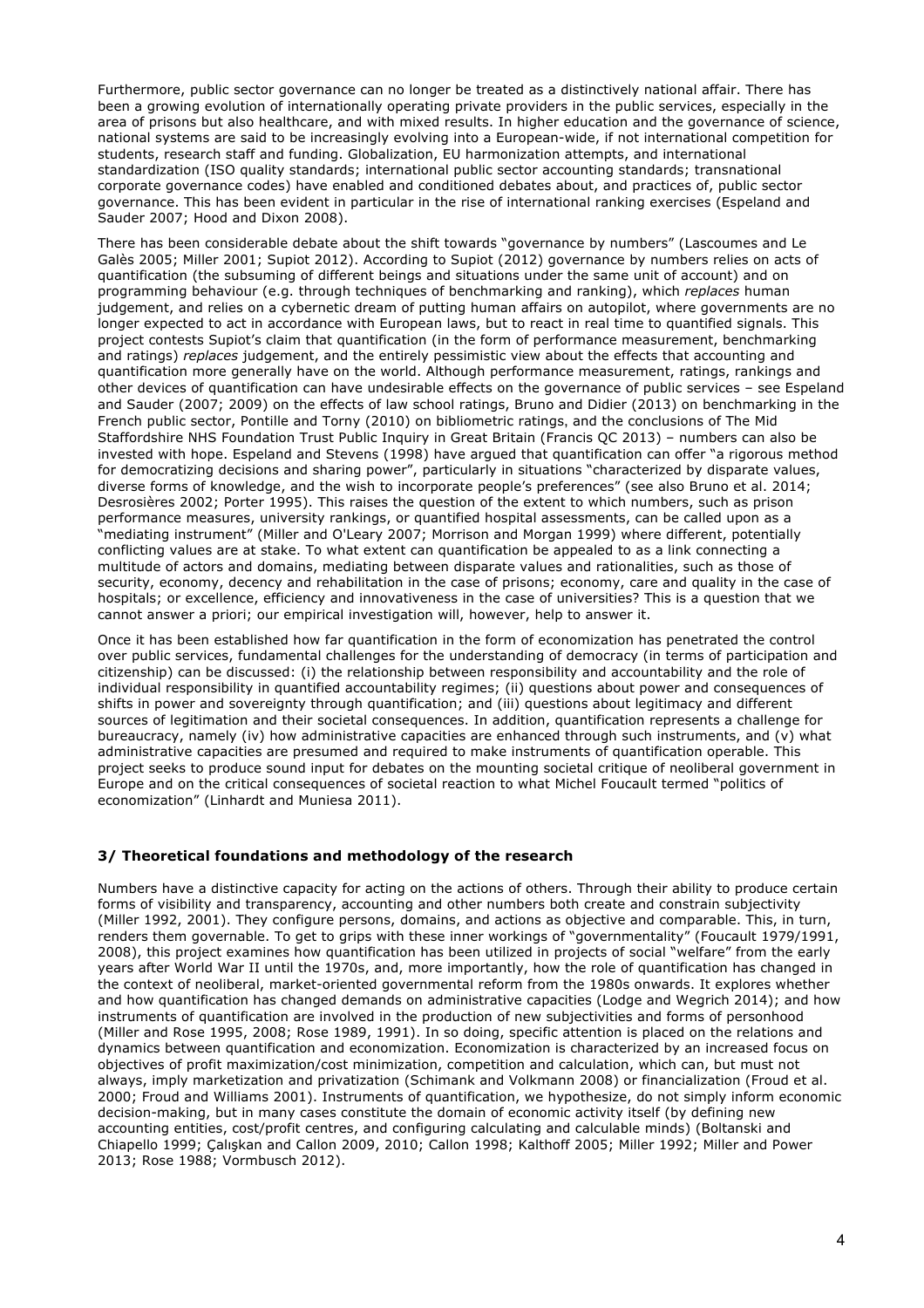These concerns are explored through three core themes of the project:

- (i) *How quantification travels.* Whereas some authors have emphasized the universal and homogenizing force of quantification across sectors and countries, studies have also pointed to institutional differences in dynamics and trajectories of reform of control over public services (Hood et al. 2004). This project offers a focused exploration of how quantification has travelled across sectors, jurisdictions and time. It pays particular attention to changes since the mid-1980s and the impact of the 2008 financial crisis. One of the key arguments in the historical institutional literature has been that regardless of international, standardized reform language (facilitated by settings such as the OECD), actual reforms have continued to be shaped by distinct national/local/regional patterns. To what extent do different "state traditions" matter due to the importance of particular legal doctrines, assumptions about the "appropriate" role of public services, and the ability of reform-minded politicians and bureaucrats to execute change? It has been argued that contemporary reforms in the control over public services are largely characterized by the distinctiveness of particular sectors. The rise of international markets in education, for example, can be said to have had a greater homogenizing effect on how higher education is being controlled than other sectors. At the same time, the internationalization of service providers might similarly be said to provide for a source of diffusion of ways in which public services are being controlled.
- (ii) *Quantification and Administrative Capacity.* Changes to the control over public services have commonly been associated with a shift within government from production/delivery to more regulatory functions. This project explores whether and how quantification has given rise to a shift in demands on administrative capacities (e.g. expectations regarding analytical skills, regulatory capabilities, legal, staff or financial resources) (Lodge and Wegrich 2014). To what extent do tools of quantification advance the capacities of public administrations across sectors and states in terms of being able to monitor and steer? What are the administrative pre-requisites for such instruments to have their intended effects? How have instruments of quantification been adapted to depleting public budgets in the aftermath of the 2008 financial crisis? Has there been a trend towards (deepening) economization? Have there been signs of resistance to, and disappointment in, the tools of quantification, and are there signs of a wider crisis of instruments of control, given scandals and failures in the domains under investigation, or the regulation of public services more generally?
- (iii) *Quantification and Democracy.* Instruments of quantification are integral to the ways in which democracy is justified and operationalized as a particular set of mechanisms of rule (Desrosières 2002; Miller and Rose 2008; Porter 1995; Rose 1989, 1991). What, then, is the relationship between tools of quantification and questions concerning democracy, especially in terms of issues of quality, societal equity and fairness in the delivery of public services? To what extent can instruments of quantification (such as ratings, rankings and other performance measures) be called upon to mediate between conflicting values and rationalities engrained in public service governance (mediating between objectives of economy and values of fairness, equity, and public welfare)? What roles do they play in processes of inclusion and exclusion, political deliberation and participation?

By exploring these questions, the research will respond to key claims in the literature, namely (i) whether quantification is a universal, converging trend, (ii) whether quantification is leading to homogenizing pressure on public administration in the form of administrative capacities, and (ii) whether quantification is associated with changes in understandings of subjectivities, personhood and citizenship. More specifically, our project offers first systematic, comparative insight into emerging responses to the post-2008 financial crisis world.

## **Research design**

This study utilizes a cross-sectoral, cross-national research design. The study builds in part on the earlier study by Hood et al. (2004), so as to compare change over the past decade or so. However, the study deepens the scope of the earlier study by concentrating on three sectors and by focusing primarily on control instruments of quantification (Lascoumes and Le Galès 2005) and processes of economization.

The three sectors, higher education/universities, healthcare/hospitals and criminal justice/prisons have been chosen as they have been particularly exposed to managerialist thinking over the past three decades and present ideal cases to explore tensions between "government by rules" and "governance by numbers". All three of them pose particular challenges for quantification. One is that the measurement of outputs and outcomes is problematic. Arguably, all three sectors are able to produce some form of output data. Yet, how they contribute to overall outcomes is highly problematic. Furthermore, there are inherent conflicts regarding the outputs that are being measured, highlighting not just tensions between different values (efficiency vs. equity vs. redundancy), but also potential dynamics towards prioritizing quantifiable over, potentially more important, non-quantifiable matters. Moreover, all three sectors have been, to different degrees, exposed to ideas of economization and marketization. While in the Germanic area the higher education sector has seen fewer changes in legal form and ownership than the correctional services or healthcare sector, the higher education sector still has experienced quantification in the form of output measurement, and excellence initiatives that have transformed budget allocations and governance arrangements (Meister-Scheytt and Scheytt 2005; Schimank 2008). Also in France scientific research conducted in higher-education institutions has been subjected to controversial performance measures (Muniesa and Linhardt 2011). Similarly, prisons have experienced considerable change over the past decade, with ideas of outsourcing and "private public partnerships" gaining increasing currency (Akrich and Callon 2004; Bastow 2013; Lodge and Wegrich 2005).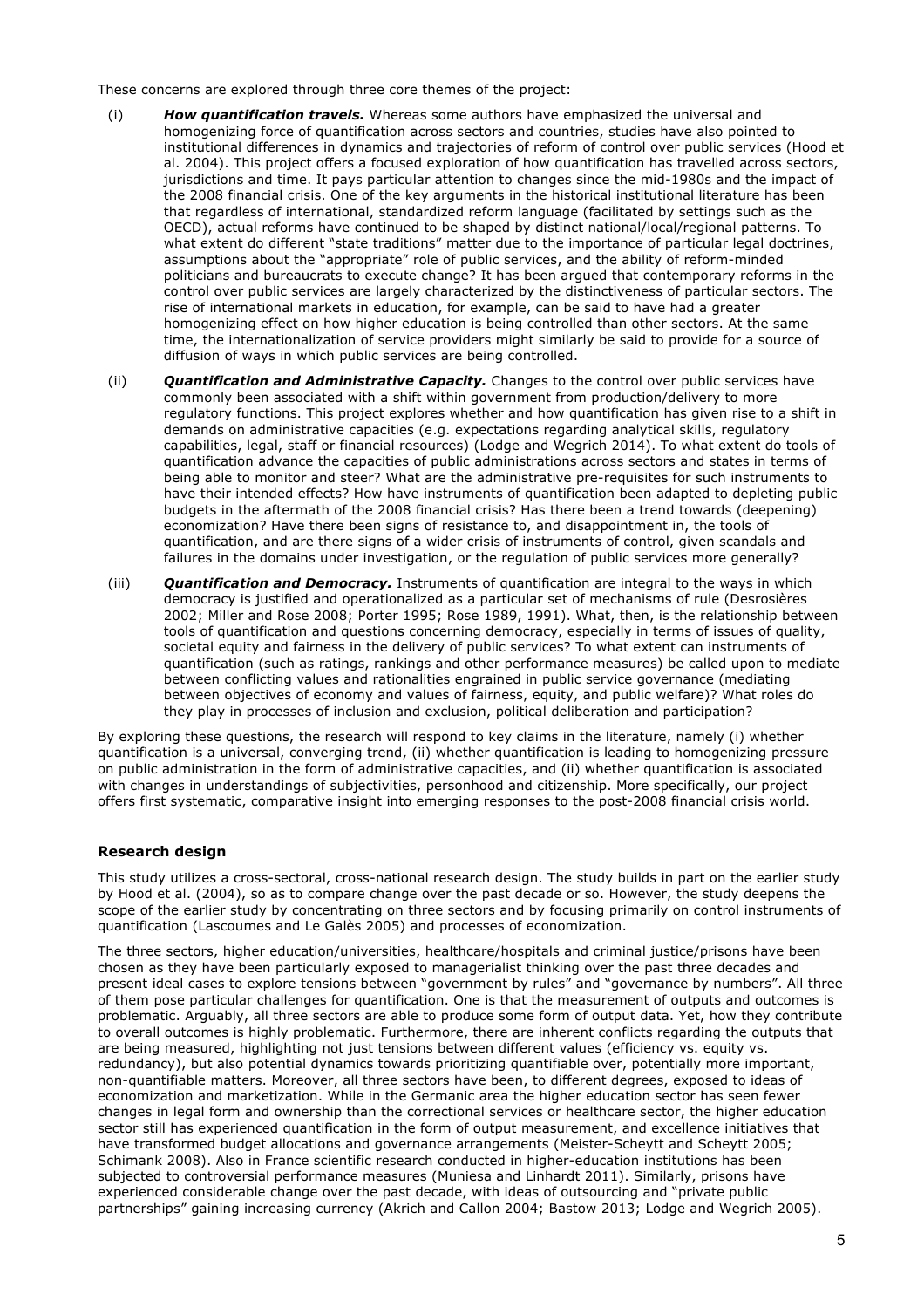Across nations there has been an emphasis on growing "hybridization" (Ferlie et al. 2013; Kurunmäki 2004) in terms of health professionals having to accommodate managerialist as well as professional role understandings (Broadbent et al. 1997; Juven 2013a, 2013b). This tendency may vary according to different strategies to privatize public services in different countries. In Germany the private ownership of hospitals has grown over the last decade from 14.8% to 34.8% (Statistisches Bundesamt 2013). On the other hand, the vast majority of German prisons are state-run and owned. In contrast, the UK has Europe's most privatized prison system with 15 completely privatized prison establishments and various public-private partnerships in the remaining 111 public institutions.

Further, there are differences in degrees of internationalization – higher education is arguably shaped by an increasingly internationalizing recruitment and student market base and by international scientific competition; prisons are characterized by the presence of internationally active private service providers; whereas hospitals remain mostly entrenched in national contexts. The three sectors have witnessed varied degrees of attention in scholarship on public sector governance. While there has been considerable attention to the effects of managerial reforms in the health sector, and, to a lesser extent, higher education and prisons, attention has largely focused on sectoral and single country studies. This study offers rare comparative insight into crosssectoral dynamics that will point to those aspects that remain "sui generis" and those that are shared between sectors.

The cross-national research design seeks to maximize variation. According to Politt and Bouckaert (2011), public management reforms in Germany and France have been far less extensive than those in the UK, and, to a lesser extent, the Netherlands, but the Netherlands is rapidly catching up. The different jurisdictions are said to belong to different state traditions, which are said to matter for openness to managerialist ideas (Hood et al. 2001). At the same time, both Germany and the UK offer examples of federal, or devolved jurisdictions.

This raises particular challenges for the study of the three domains in these two states. In the UK, the research will encompass the three countries of Great Britain (excluding Northern Ireland); in Germany, the research will select, after an initial scanning across the 16 Länder, a smaller number of Länder for closer investigation, based on the principle of maximizing variation in terms of party-political, economic and geographical (east/west) composition. For France, the research will balance the centrality of Paris with research in other regions.

The project will follow a unified approach across the different sites for exploration. It combines both quantitative as well as qualitative information. In terms of quantitative information, we will trace changes in control over time (expenditure, staff, reporting). In terms of qualitative research, we will utilize documentary material, interview material and notes from participant observations (Spradley 1980). Qualitative research is an appropriate methodology for this project, because of the exploratory nature of our questions. Our research design focuses on the different layers of public sector governance (macro, meso, micro; Schimank and Volkmann 2008), from the political level (regulators, ministry officials), to representatives of individual organizations (senior managers, public and private) to those who "consume" public services, to gain an indepth understanding of localized practices (Eisenhardt 1989). The selection of interviewees will follow a process of theoretical sampling (Glaser and Strauss 2012) and the identification of paradigmatic cases (Flyvbjerg 2006). Interview-based fieldwork will be conducted in two waves, one focusing primarily on sector-specific dynamics. The second wave of interviews will explore the impact of particular tools of quantification across sectors and jurisdictions.

Common tools for analysing, coding and evaluating the empirical materials are employed to map cross-sectoral and cross-national commonalities and differences. This will allow for a comparative database on the different quantification instruments that have been utilized in the different sectors, what kind of quantification has taken place and how. Interviews and participant observations will be required to explore in greater depth the consequences of "governance by numbers" (and/or their absence).

Such a research design leads to a number of risks. One key risk is access, especially in highly sensitive domains such as prisons. This risk is minimized, first, by relying in the first instance on publicly available information about the spread and utilization of quantification and economization in the different domains. Second, the researchers combine considerable experience in the different domains, and therefore have experience in negotiating access to the different sectors (Boin, Mennicken, Lodge in prisons; Muniesa, M. Huber, Scheytt in higher education; Kurunmäki, Miller, C. Huber, Scheytt in hospitals).

## **4/ Work plan**

The project builds on existing collaborative research relationships (between Kurunmäki/Mennicken/Miller; Boin/Lodge; C. Huber/Mennicken) and it establishes new ties and research co-operations across all teams. To facilitate joint working, a joint website will be created to promote the sharing of documents and other information (hosted by CARR/LSE). There will be biannual project meetings involving all national research teams. Meetings will rotate across the different institutions. We will also institute a cross-institutional visitor scheme to facilitate collaborative research. While each PI is responsible for their specific team and activities, Mennicken will be responsible for the overall management of the project and chair the management board of all the chief PIs in the project.

The project will compare three public service sectors (hospitals, prisons, higher education) across four national settings (France, Germany, Netherlands, UK) on which collectively the PI-s and Co-Is have experience and expertise.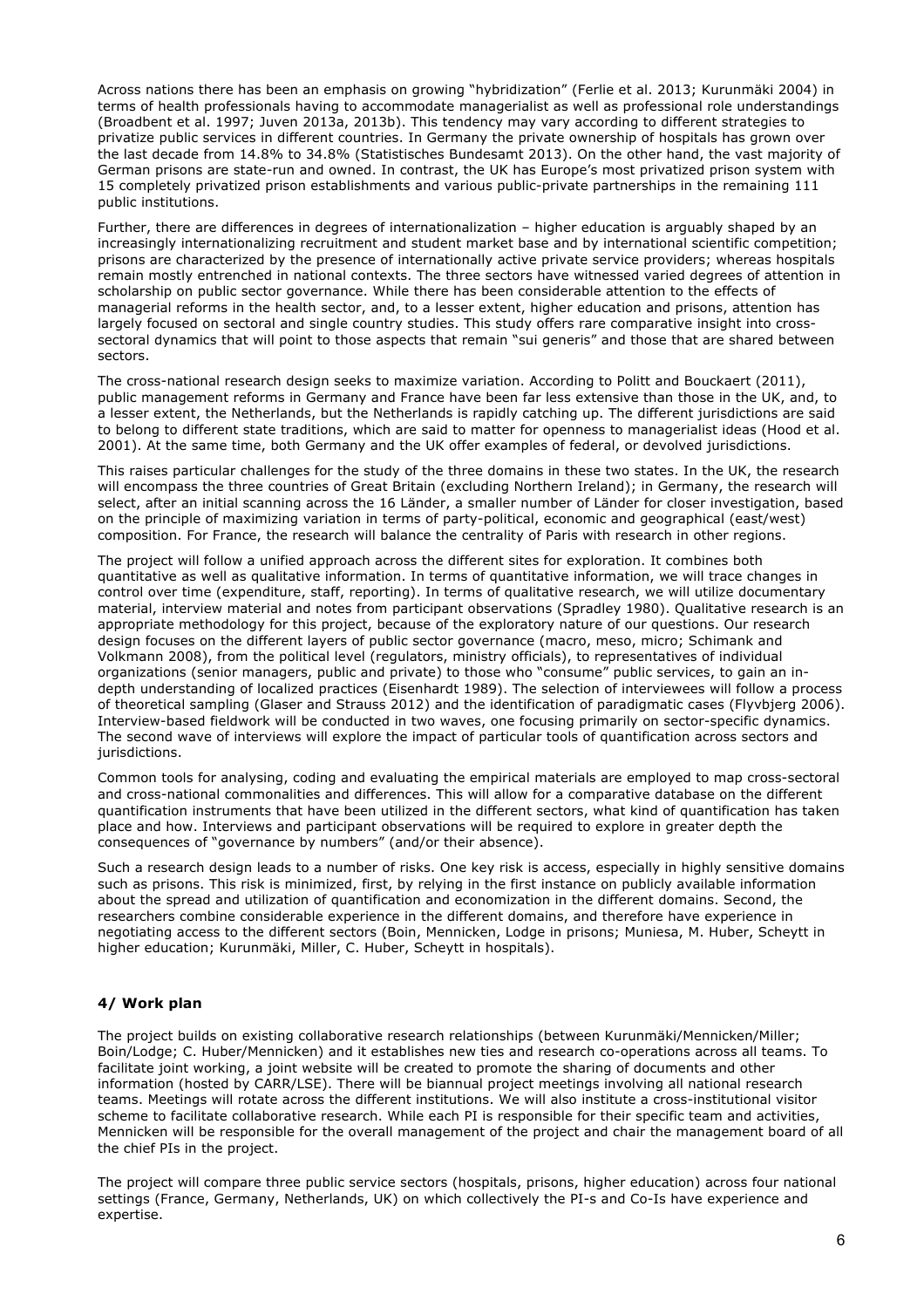**As a first step**, teams will conduct **desk-based reviews of the quantification instruments** used in the three sectors in the four countries. The reviews will be supplemented with an analysis of key policy documents detailing regulatory programmes and practices, legal frameworks, and accountability structures to contextualize quantification trends. A historical perspective will be applied (main focus 1980-now, with limited study of the period 1945-1979 for comparative purposes), to identify differences/similarities across the different sectors and countries and to trace dynamics of change within and between them over time.

The desk-based reviews will be complemented with **secondary literature reviews** of the application and spread of quantification instruments in the public services internationally. The UK team will take responsibility for the conduct of these and will upload results onto the project's website/server.

Four project meetings will be held at the beginning, mid- and endpoints of these reviews to share findings and identify/discuss hypotheses about patterns and drivers of quantification in the different sectors and countries. To minimize travel costs two of these meetings will be held via Skype.

**As a second step**, specific quantification instruments (e.g. weighted performance ratings and rankings, quantified impact assessments) will be selected for **comparative in-depth case studies**. Selection will be based on the results of the reviews above (selection rationale: prominence of the quantification instruments in the different sectors/countries; degree of diffusion). The case studies will examine how these specific instruments have travelled across the four countries and three sectors and with what effects. The case studies will involve **in-depth interviews, documentary analysis, and participant observations**. It is planned to conduct 20-30 interviews per sector, per country (approx. 240-360 interviews in total). A small number of additional interviews will be held in Brussels to cover EU dimensions of quantification.

Interviews will be held with government officials, line managers, street level workers, and key stakeholders in each sector (including interest group representatives, e.g. from prison interest groups, patient interest groups). Interviews will be recorded and transcribed. Where participant observations are conducted, detailed field notes will be taken. Fieldwork will be conducted in the native languages of the selected countries. A short English summary will be written for interviews not conducted in English. Interviews of specific importance will be translated into English.

In terms of **team specific responsibilities**, each team will support research in their national jurisdiction. To promote integrated analysis, responsibility per sector will be shared between two teams (with some scope for flexibility). In addition, post-doctoral researchers (RAs) will be recruited who each will be in charge of one particular sector. Each RA will be based in a different team and country. Case and country responsibilities will be finalized in the first two months of the project to best fit linguistic, sector-specific and other competencies of the recruited RAs and teams. The bulk of interviews will be conducted by the RAs. Relevant country teams will support the RAs logistically. PI-s and CO-Is will support the RAs in their fieldwork (provide guidance, help with access), and they will be directly involved in the conduct of interviews and/or participant observations, where their expertise will be valuable.

For the **data analysis** and **data storage**, we will use a joint software package (NVivo). We will store all data on a server in Bielefeld. This facilitates collaboration across borders and the creation of one single dataset. Teams will collaborate in the coding of the interview and other documentary materials (through application of shared and iterative coding techniques). NVivo will be used for systematic archiving purposes and systematized qualitative data analysis.

Altogether, six joint project meetings will be held (2/London, 1/Paris, 1/The Hague, 1/Hamburg, 1/Bielefeld). Monthly Skype conference calls between all PIs will be held to monitor overall progress. In addition, monthly sector-specific project meetings will be held via Skype to analyse sector-specific findings and progress. Two dissemination conferences will be held for engagement with key stakeholders (policy makers and users of public services), and one public end-of-project conference.

## **Table 1: Project schedule**

**Months 1-2:** Joint project meeting to fine-tune research questions, establish joint ethics statement and dissemination strategy, and allocate tasks to research officers recruited for this project.

**Months 3-11:** Desk-based research to establish database of quantification attempts/instruments across three public services (shared by all teams).

**Month 7:** Joint project meeting to discuss interim findings.

**Month 11:** Joint project meeting to further process findings and finalize research framework for sectoral studies.

**Month 12-18:** First wave of Interviews.

**Month 17:** Joint project meeting to discuss findings and agree on areas for further exploration.

**Months 19-24:** Second wave of interviews.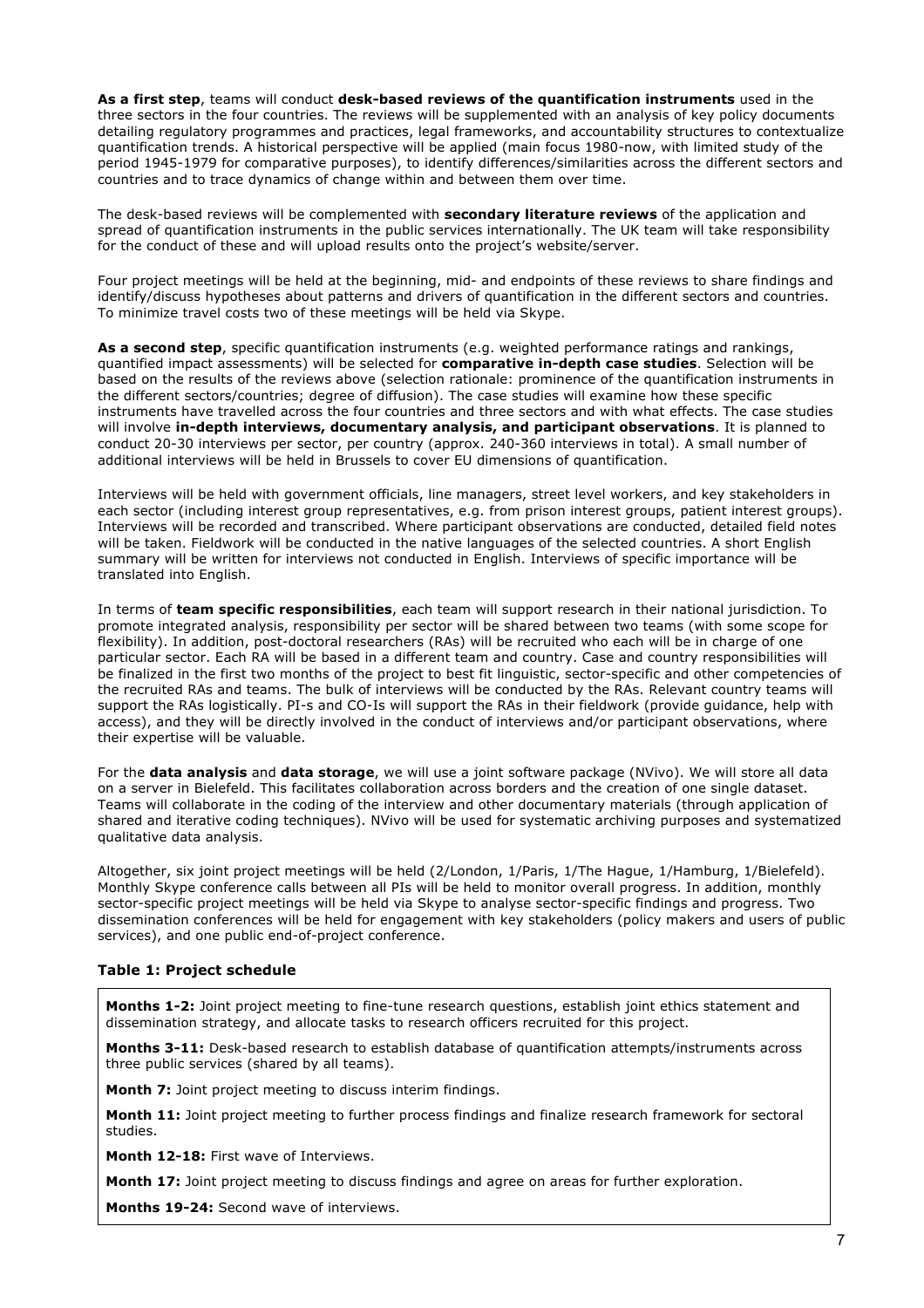**Month 24:** Joint project meeting to draw up preliminary findings.

**Months 25-33:** Follow-on research, writing up of research and policy papers.

**Month 30:** Joint project meeting to discuss and provide feedback on project write-ups.

**Months 34-36:** Completing of working documents. Two dissemination workshops with relevant stakeholders and concluding conference.

#### **Table 2: Project schedule with work packages** project(schedule

|                                                                                     |                |     | 2016 |  | 2017                                        |   | 2018 |  |                                                                                                |
|-------------------------------------------------------------------------------------|----------------|-----|------|--|---------------------------------------------|---|------|--|------------------------------------------------------------------------------------------------|
|                                                                                     |                |     |      |  | quarter Q1 Q2 Q3 Q4 Q1 Q2 Q3 Q4 Q1 Q2 Q3 Q4 |   |      |  |                                                                                                |
| work packages                                                                       | month          |     |      |  |                                             |   |      |  |                                                                                                |
| 1 4 7 10 13 16 19 22 25 28 31 34 explanations<br>1 first step: preparatory analysis |                |     |      |  |                                             |   |      |  |                                                                                                |
| desk-based reviews of the quantification instruments                                |                | .   |      |  |                                             |   |      |  | key policy documents detailing regulatory programmes/practices, legal                          |
|                                                                                     |                |     |      |  |                                             |   |      |  | frameworks, accountability structures to contextualise quantification trends                   |
| secondary literature reviews                                                        |                |     |      |  |                                             |   |      |  | application and spread of quantification instruments in the public services                    |
|                                                                                     |                |     |      |  |                                             |   |      |  | internationally                                                                                |
| design and development of the database                                              |                |     | п.   |  |                                             |   |      |  | database of quantification attempts/instruments across three public services                   |
|                                                                                     |                |     |      |  |                                             |   |      |  | (shared by all teams)                                                                          |
| 2 second step: comparative in-depth case studies                                    |                |     |      |  |                                             |   |      |  |                                                                                                |
| interview design                                                                    |                |     |      |  |                                             |   |      |  |                                                                                                |
| in-depth interviews                                                                 |                |     |      |  |                                             |   |      |  |                                                                                                |
| - first wave of Interviews                                                          | $12 - 18$      |     | ▪    |  | . .                                         |   |      |  | work in three public services                                                                  |
| - second wave of interviews                                                         | 19-24          |     |      |  | . .                                         |   |      |  | selective case studies to trace impact of instruments (including conduct of                    |
|                                                                                     |                |     |      |  |                                             |   |      |  | participant observations)                                                                      |
| documentary analysis                                                                |                |     |      |  |                                             |   |      |  |                                                                                                |
| participant observations                                                            |                |     |      |  |                                             |   |      |  |                                                                                                |
| 3 project coordination                                                              |                |     |      |  |                                             |   |      |  |                                                                                                |
| establishment of project infrastructure                                             |                |     |      |  |                                             |   |      |  | e.g. joint internal website, communication infrastructure                                      |
| joint team meetings                                                                 |                |     |      |  |                                             |   |      |  | six project meetings: 2 in London, 1 in Paris, 1 in The Hague, 1 in Hamburg, 1 in<br>Bielefeld |
| - first joint team meeting                                                          | $1 - 2$        | . . |      |  |                                             |   |      |  | to fine-tune research questions, to establish joint ethics statement and                       |
|                                                                                     |                |     |      |  |                                             |   |      |  | dissemination strategy, and to allocate tasks to research officers recruited for               |
|                                                                                     |                |     |      |  |                                             |   |      |  | this project                                                                                   |
| - second joint project meeting                                                      | $\overline{7}$ |     |      |  |                                             |   |      |  | to discuss interim findings                                                                    |
| - third joint project meeting                                                       | 11             |     | ■    |  |                                             |   |      |  | to further process findings and finalise research framework for sectoral studies               |
| - fourth joint project meeting                                                      | 17             |     |      |  | п                                           |   |      |  | to discuss findings and agree on areas for further exploration                                 |
| - fifth joint project meeting                                                       | 24             |     |      |  |                                             |   |      |  | to draw up preliminary findings                                                                |
| - sixth joint project meeting                                                       | 28             |     |      |  |                                             |   |      |  | to discuss and provide feedback on project write-ups                                           |
| monthly skype conference calls between all Pis                                      |                |     |      |  |                                             |   |      |  | in order to monitor overall progress of the project                                            |
| monthly sector-specific skype project meetings                                      |                |     |      |  |                                             |   |      |  | in order to discuss and analyse sector-specific findings and progress                          |
| 4 publication of findings and knowledge exchange                                    |                |     |      |  |                                             |   |      |  |                                                                                                |
| follow-on research                                                                  | 25-33          |     |      |  |                                             | . |      |  |                                                                                                |
| writing up of research and policy papers                                            | 25-33          |     |      |  |                                             |   |      |  |                                                                                                |
| completing of working documents                                                     | 34-36          |     |      |  |                                             |   |      |  |                                                                                                |
| dissemination and knowledge exchange workshops                                      | 35-36          |     |      |  |                                             |   |      |  | engagement with key stakeholders, including policy makers and users of public                  |
|                                                                                     |                |     |      |  |                                             |   |      |  | services                                                                                       |
| concluding conference                                                               | 36             |     |      |  |                                             |   |      |  | ■ one end-of-project conference, also open to the public                                       |

## **5/ Expected output / Impact and dissemination (both academic and non-academic)**

The project will deliver leading international research on one of the most pressing questions in the world of research and practice, namely the future of the control of public services. Apart from academic papers, a joint research volume and policy briefings, this project will deliver (i) a comprehensive cross-sectoral and crossnational database to indicate the spread of quantification in the three sectors and four countries, (ii) a comprehensive record of the consequences of quantification and economization on the public services, and (iii) a framework to assess administrative capacities in an age of quantification and economization.

There are three beneficiaries from this study:

- *Academic researchers and students:* The study will produce a range of research outputs for high-level international publications, a joint volume with an international press, and working papers contributing to the international and cross-disciplinary literature on the governance of public services. The outputs will be of particular relevance given the novel approach of this study, namely its bringing together of different disciplinary concerns, its cross-sectoral and cross-national perspective, and its direct relevance to contemporary debates on the governance of public services.
- *Opinion-shapers:* The study will directly engage and interact with opinion-shapers. The study's research, and its outputs are of direct relevance to debates about the future shape of public services, and the ways in which new forms of delivery can be controlled and regulated. The project will produce special practiceoriented outputs, such as policy briefs, and hold practice-oriented seminars to engage directly with opinionshapers across all four jurisdictions. Particular emphasis will be on bringing together the different opinionshapers in the different sectors to expose them to similarities and differences *across* sectors and jurisdictions.
- *Practitioners:* The study is of direct relevance to those involved in the control of public services as it offers a much-needed comparative analysis of an important trend in contemporary governance. To maximize the impact in the world of practice, the research will be initiated, conducted and finalized in close interaction with the world of practice, e.g. by using CARR's visiting fellows and policy advisory group, as well as other international experts to comment on and discuss emerging findings. We will integrate practitioner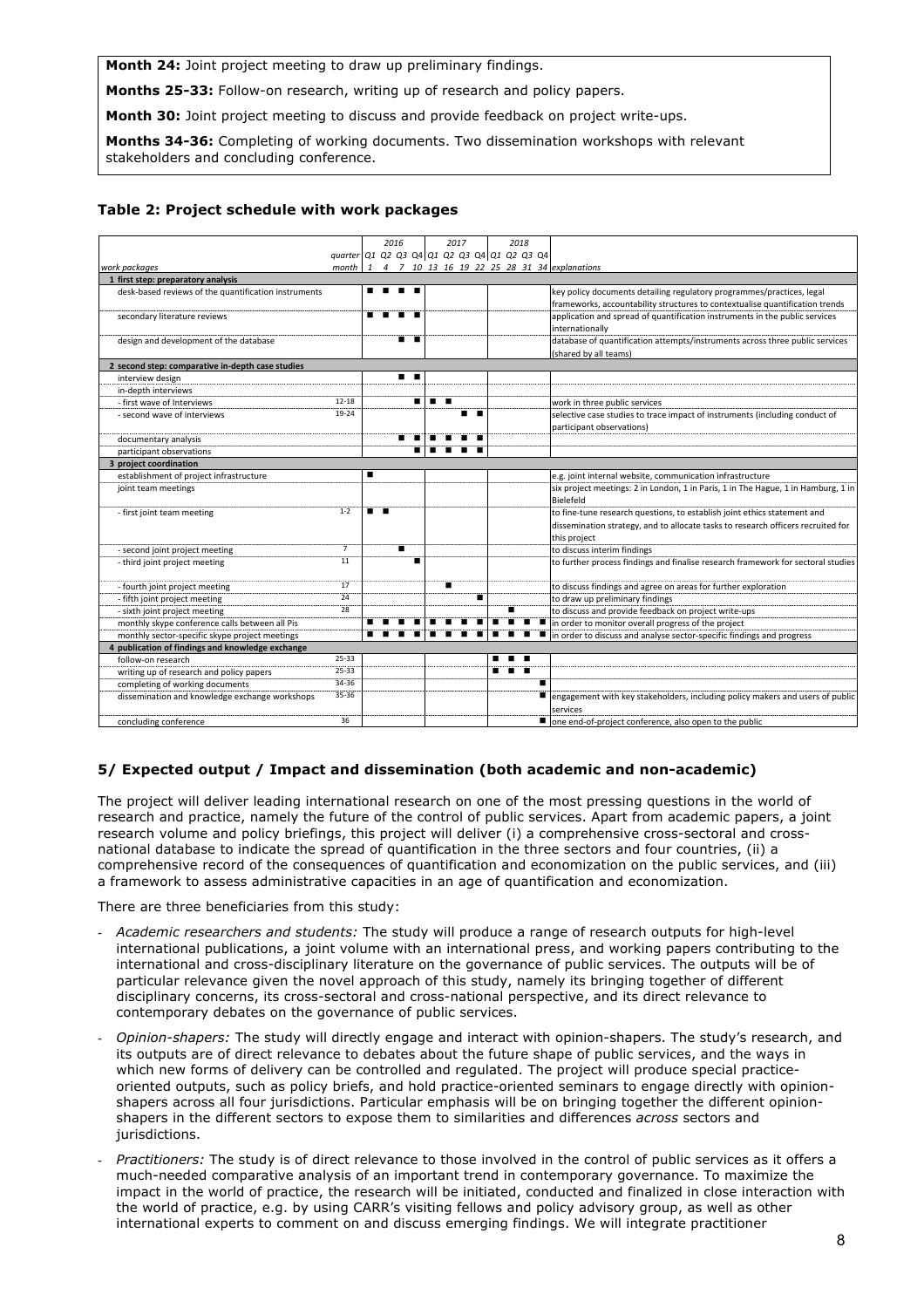contributions during group research meetings, and hold practitioner-related seminars as well as publish policy briefs throughout the project. We will co-operate with LSE's Institute for Public Affairs to maximize impact. We will work with the Leiden University Campus in The Hague to connect directly with top-level public administrators in the national government in the Netherlands.

To facilitate knowledge exchange and engagement, we will further establish an advisory committee consisting of members from all three beneficiary groups. Initial members (invited) are Kai Wegrich (Hertie School of Governance Berlin), Jeremy Lonsdale (RAND Corporation UK), Philippe Bezes (CNRS-CERSA), Sandra Resodihardjo (Radboud, Netherlands) and Christiane Arndt (OECD).

To support the dissemination of findings the project's website makes publicly available all working papers, policy briefings, and short web-video films.

## **6/ Ethics**

The research will be guided by our institutional and national codes of ethical conduct and national legislation. The interviews will be conducted on the principle of "informed consent": interviewees will be contacted and informed about the academic conventions guiding this research (especially "non-attributability"). The research does engage with "users", and in particular in the hospital and prison sectors also "vulnerable" individuals. We will ensure that participation is on the basis of consent, and agreed with the responsible authorities so as to minimize risks to researcher and research population. Furthermore, our research is not interested in individuallevel data per se, and where such data is being provided, it will be anonymized.

The research raises issues regarding "incidental findings". Partly this aspect will be governed by national legislation (i.e. the incidental discovery of illegality or potential threat); partly this will be governed by professional codes of conduct to ensure that there are no additional risks to researchers and research participants. The research focus offers only limited scope for incidental findings; at most these are likely to arise in the case of the study of impacts/consequences. Here the research will restrict itself on concentrating solely on findings that were generated under conditions of informed consent, offering participants the opportunity to comment on the factual accuracy of our research.

## **7/ Data management plan**

Data will be drawn from interviews and participant observations, public and other documents, and the wider academic and practitioner literature. Attention will be on exploring cross-sectoral and cross-national dynamics of quantification by focusing on "the numbers" (the quantification instruments) and their consequences.

The team will establish a joint research framework to input the information for the database, and create a joint framework for the qualitative research into the different national public services. Selection of cases will follow the principle of maximizing insight into variation. The study will utilize a project-internal website (managed by the UK team) to share information. We will store all data on a server in Bielefeld. This will provide for backup and security provisions and minimize risk of data loss. The biannual team meetings and monthly Skype conference calls will be utilized to ensure data consistency and quality. The storage of information in the national research teams is governed by national legislation. Outside access to data will be granted after the completion of the project, once the information has been checked so as to ensure anonymity. Non-confidential data will be transferred to a publically accessible data archive.

## **BIBLIOGRAPHY**

- Akrich, M. and Callon, M. (2004). L'intrusion des entreprises privées dans le monde carcéral français: Le programme 13000. In P. Artières & P. Lascoumes (eds.), *Gouverner, enfermer: La prison, un modèle indépassable?* Paris: Presses de Sciences Po, 295-319.
- Bastow, S. (2013). *Governance, Performance, and Capacity Stress: The Chronic Case of Prison Crowding*. Basingstoke: Palgrave Macmillan.
- Bevan, G. and Hood, C. (2006). What's Measured Is What Matters: Targets and Gaming in the English Public Health Care System. *Public Administration* 84(3): 517-538.
- Boin, A. (2001). *Crafting Public Institutions: Leadership in Two Prison Systems*. Boulder: Lynne Rienner Publishers.

Boltanski, L. and Chiapello, E. (1999). *Le nouvel esprit du capitalisme*. Paris: Gallimard.

Broadbent, J., Dietrich, M. and Roberts, J. (eds.) (1997). *The End of the Professions? The Restructuring of Professional Work*. London and New York: Routledge.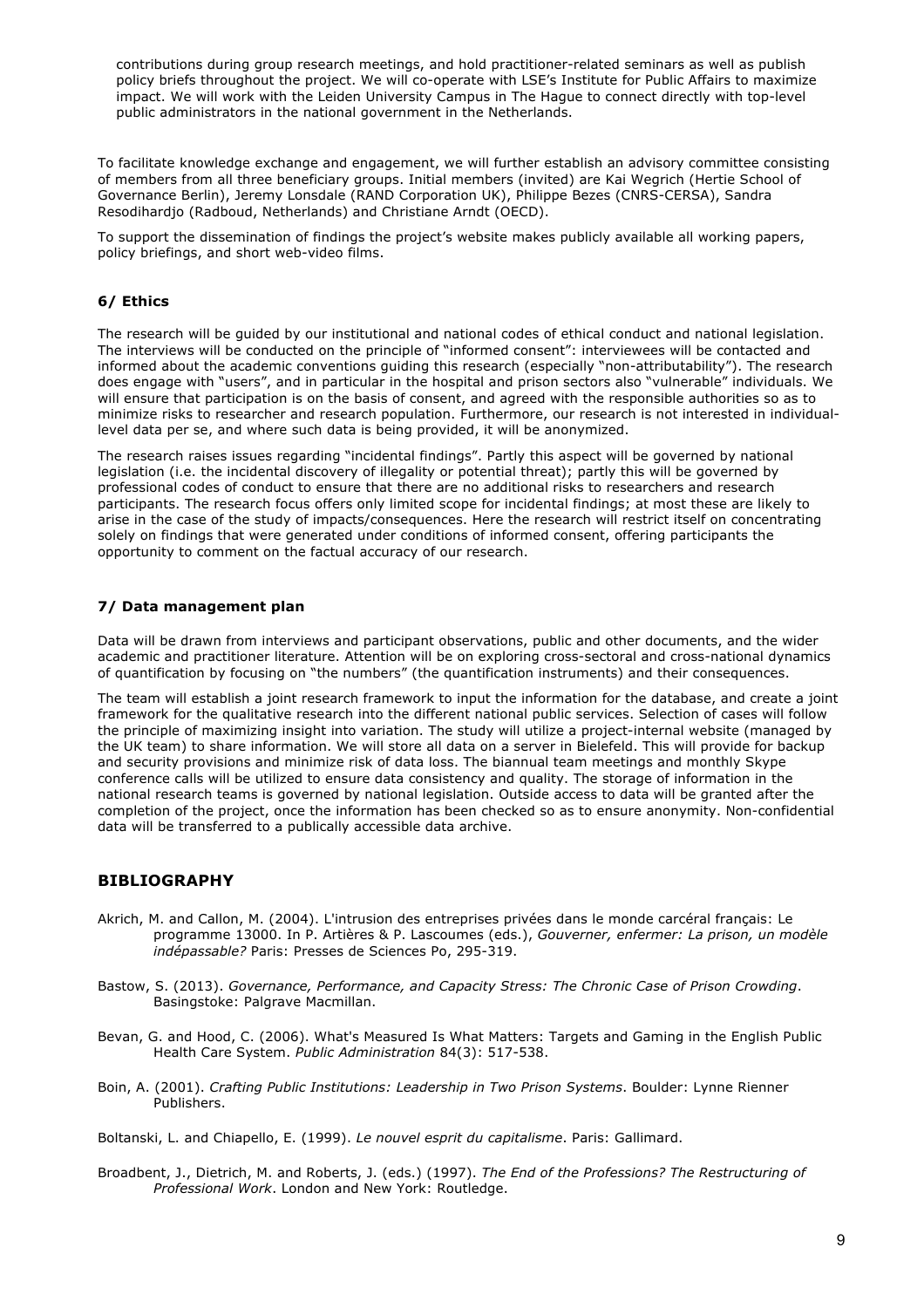- Broadbent, J., Gallop, C. and Laughlin, R. (2010). Analysing Societal Regulatory Control Systems with Specific Reference to Higher Education in England. *Accounting, Auditing and Accountability Journal* 23(4): 506- 531.
- Broadbent, J. and Guthrie, J. (1992). Changes in the Public Sector: A Review of Recent "Alternative" Accounting Research. *Accounting, Auditing and Accountability Journal* 5(2): 3-31.
- Broadbent, J. and Guthrie, J. (2008). Public Sector to Public Services: 20 Years of "Contextual" Accounting Research. *Accounting, Auditing and Accountability Journal* 21(2): 129-169.
- Bröckling, U. (2007). *Das unternehmerische Selbst: Soziologie einer Subjektivierungsform*. Frankfurt a.M.: Suhrkamp.
- Bröckling, U., Krasmann, S. and Lemke, T. (eds.) (2000). *Gouvernementalität der Gegenwart: Studien zur Ökonomisierung des Sozialen [Governmentality of the Present: Studies on the Economisation of the Social]*. Frankfurt a.M.: Suhrkamp.
- Bruno, I. and Didier, E. (2013). *Benchmarking: L'Etat sous pression statistique*. Paris: Zones.
- Bruno, I., Didier, E. and Prévieux, J. (eds.) (2014). *Statactivisme: Comment lutter avec les nombres*. Paris: Zones.
- Çalışkan, K. and Callon, M. (2009). Economization, part 1: Shifting Attention from the Economy Towards Processes of Economization. *Economy and Society* 38(3): 369–398.
- Çalışkan, K. and Callon, M. (2010). Economization, part 2: A Research Programme for the Study of Markets. *Economy and Society* 39(1): 1–32.
- Callon, M. (1998). Introduction. The Embeddedness of Economic Markets in Economics. In M. Callon (ed.), *The Laws of the Markets*. Oxford: Blackwell, 1-57.
- Christensen, T. and Laegreid, P. (2011). Democracy and Administrative Policy: Contrasting Elements of New Public Management (NPM) and post-NPM. *European Political Science Review* 3(1): 125-146.
- Cooper, C. and Taylor, P. (2005). Independently Verified Reductionism: Prison Privatization in Scotland. *Human Relations* 58(4): 497-522.
- Davis, K. E., Fisher, A., Kingsbury, B. and Merry, S. E. (eds.) (2012). *Governance by Indicators: Global Power through Classification and Rankings* Oxford: Oxford University Press.
- Desrosières, A. (2002). *The Politics of Large Numbers: A History of Statistical Reasoning*. Cambridge, Mass.: Harvard University Press.
- Desrosières, A. (2014). *Prouver et gouverner: Une analyse politique des statistiques publiques*. Paris: La Découverte.
- Eisenhardt, K. (1989). Building Theories from Case Study Research. *Academy of Management Review* 14(4): 532-550.
- Espeland, W. N. and Sauder, M. (2007). Rankings and Reactivity: How Public Measures Recreate Social Worlds. *American Journal of Sociology* 113(1): 1–40.
- Espeland, W. N. and Stevens, M. L. (1998). Commensuration as a Social Process. *Annual Review of Sociology* 24: 313–343.
- Eyraud, C. (2013). *Le capitalisme au coeur de l'état: comptabilité privée et action publique* Bellecombe-en-Bauges Ed. du Croquant.
- Ferlie, E., Fitzgerald, L., McGivern, G., Dopson, S. and Bennett, C. (eds.) (2013). *Making Wicked Problems Governable?* Oxford: Oxford University Press.
- Flyvbjerg, B. (2006). Five Misunderstandings About Case-Study Research. *Qualitative Inquiry* 12(2): 219-245.
- Foucault, M. (1979/1991). Governmentality. In G. Burchell, C. Gordon & P. Miller (eds.), *The Foucault Effect: Studies in Governmentality*. London: Harvester Wheatsheaf, 87-104.
- Foucault, M. (2008). *The Birth of Biopolitics. Lectures at the College de France, 1978-1979*. New York: Palgrave Macmillan.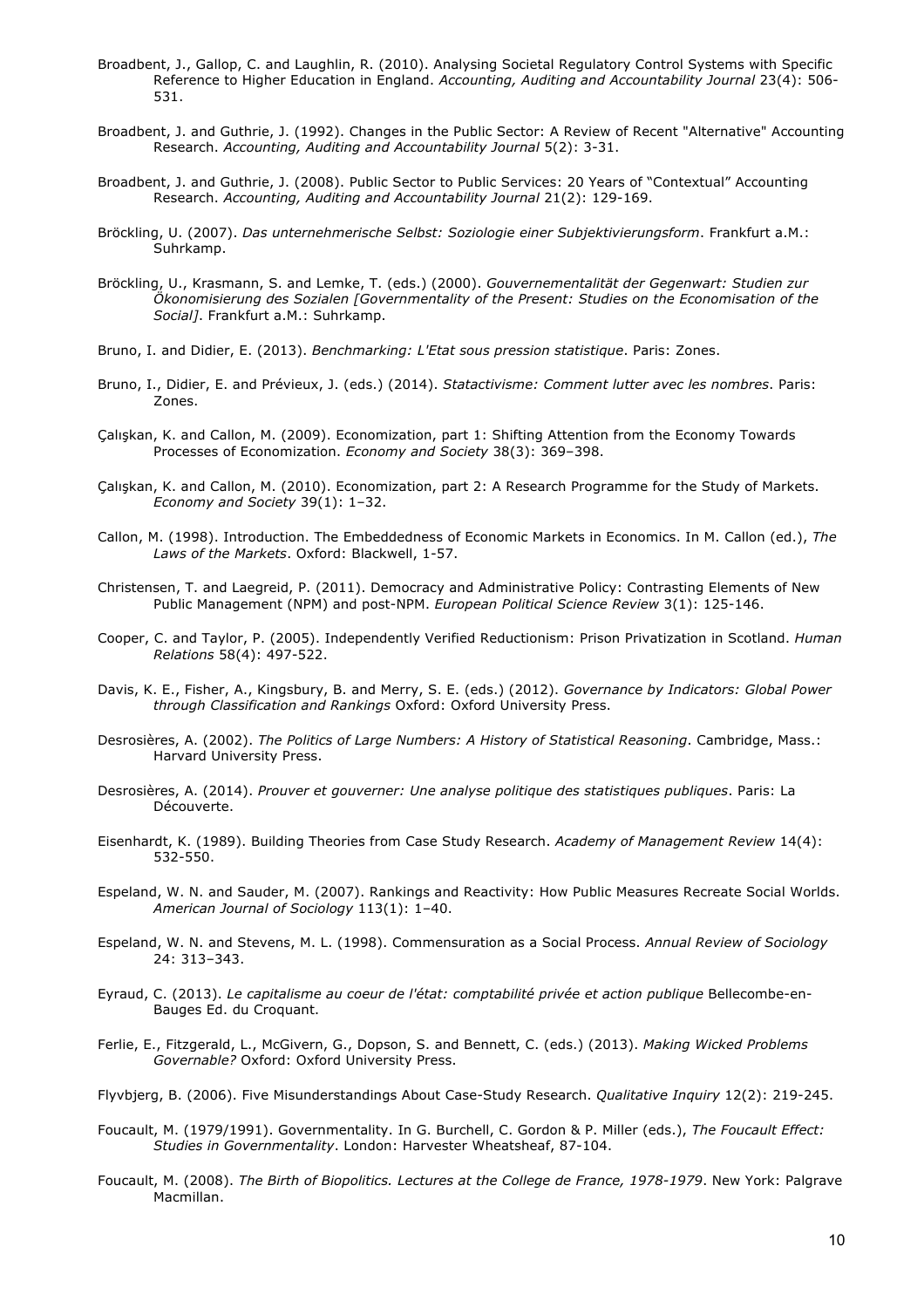- Francis QC, R. (2013). *Report of the Mid Staffordshire NHS Foundation Trust Public Inquiry. (Report).* London: House of Commons.
- Froud, J., Haslam, C., Johal, S. and Williams, K. (2000). Shareholder Value and Financialization: Consultancy Promises, Management Moves *Economy and Society* 29(1): 80-110.
- Froud, J. and Williams, K. (2001). A New Business Model? The Capital Market and the New Economy *Economy and Society* 30(4): 467–503.
- Glaser, B. and Strauss, A. L. (2012). *The Discovery of Grounded Theory: Strategies for Qualitative Research*. New Jersey: Transaction Publishers.
- Higgins, V. and Larner, W. (eds.) (2010). *Calculating the Social: Standards and the Reconfiguration of Governing*. Basingstoke: Palgrave Macmillan.
- Hood, C. (1991). A Public Management for All Seasons? *Public Administration* 69(1): 3-19.
- Hood, C. (1995). The "New Public Management" in the 1980s: Variations on a Theme. *Accounting, Organizations and Society* 20(2/3): 93-109.
- Hood, C. (2006). Gaming in Targetworld: The Targets Approach to Managing British Public Services. *Public Administration Review* 66(4): 515-521.
- Hood, C. (2007). Public Service Management by Numbers: Why does it vary? Where has it come from? What are the Gaps and the Puzzles? *Public Money and Management* 27(2): 95-102.
- Hood, C. and Dixon, R. (2008). Rating the Rankings: Assessing International Rankings of Public Sector Performance. *International Public Management Journal* 11(3): 298-328.
- Hood, C., James, O., Peters, G. B. and Scott, C. (eds.) (2004). *Controlling Modern Government: Variety, Commonality and Change*. London: Edward Elgar.
- Hood, C., Rothstein, H. and Baldwin, R. (2001). *The Government of Risk*. Oxford: Oxford University Press.
- Huber, C. (2009). Risks and Risk-Based Reguation in Higher Education Institutions. *Tertiary Education and Management* 15(2): 83-95.
- Huber, M. (2012). Mobility, ECTS and Grades: Problems with the Comparability of Grades. In A. Curaj, P. Scott, L. Vlasceanu & L. Wilson (eds.), *European Higher Education at the Crossroads: Between the Bologna Porcess and National Reforms*. Berlin: Springer, 209-222.
- Huber, M. and Rothstein, H. (2013). The Risk Organisation. Or how organizations reconcile themselves to failure. *Journal of Risk Research* 16(6): 651-675.
- Juven, P.-A. (2013a). Codage de la performance ou performance du codage: Mise en chiffre et optimisation de l'information médicale. *Journal de Gestion et d'Économie Médicales* 31(2-3): 75-91.
- Juven, P.-A. (2013b). Produire l'information hospitalière: Du Codage des dossiers au gouvernement de l'activité. *Revue d'Anthropologie des Connaissances* 7(4): 815-835.
- Kalthoff, H. (2005). Practices of Calculation. Economic Representation and Risk Management. *Theory, Culture and Society* 22(2): 69-97.
- Karsten, S., Visccher, A. J., Dijkstra, B. and Veenstra, R. (2010). Towards Standards for the Publication of Performance Indicators in the Public Sector: The Case of Schools. *Public Administration* 88(1): 90-112.
- Kelman, S. (2006). Improving Service Delivery Performance in the United Kingdom. *Journal of Comparative Policy Analysis* 8(4): 393-419.
- Kurunmäki, L. (1999). Making an Accounting Entity: The Case of the Hospital in Finnish Health Care Reforms. *European Accounting Review* 8(2): 219–237.
- Kurunmäki, L. (2004). A Hybrid Profession: The Acquisition of Management Accounting Expertise by Medical Professionals. *Accounting, Organizations and Society* 29(3/4): 327-347.
- Kurunmäki, L., Lapsley, I. and Melia, K. (2003). Accountingization vs. Legitimation: A Comparative Study of the Use of Accounting Information in Intensive Care. *Management Accounting Research* 14(2): 112-139.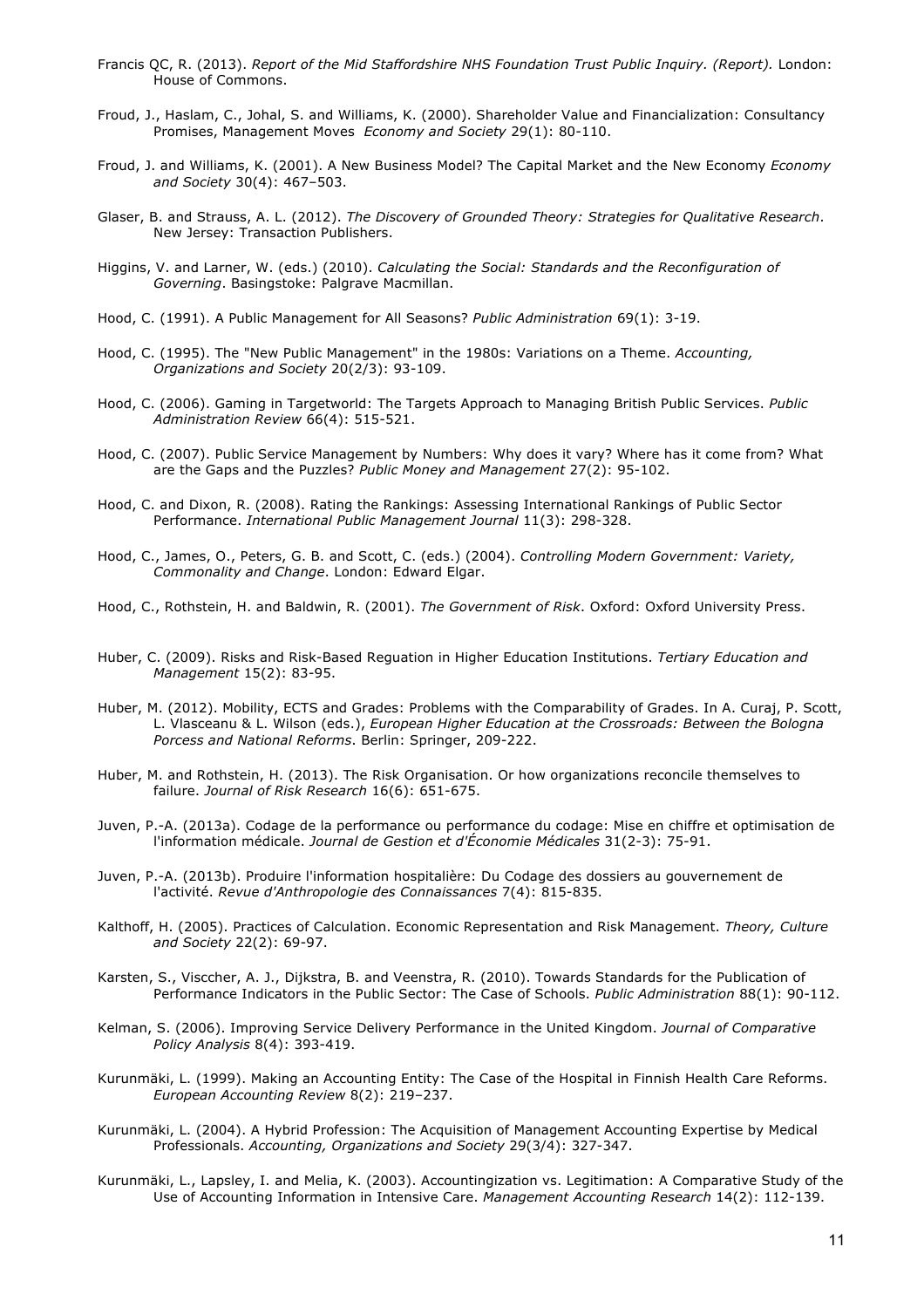- Kurunmäki, L. and Miller, P. (2013). Calculating Failure: The Making of a Calculative Infrastructure for Forgiving and Forecasting Failure. *Business History* 55(7): 1100–1118.
- Lapsley, I. (1994). Market Mechanisms and the Management of Health Care: The UK Model and Experience. *International Journal of Public Sector Management* 7: 15-25.

Lascoumes, P. and Le Galès, P. (eds.) (2005). *Gouverner par les instruments*. Paris: Presses de Sciences Po.

- Liebling, A. (2004). *Prisons and Their Moral Performance: A Study of Values, Quality, and Prison Life*. Oxford: Oxford University Press.
- Linhardt, D. and Muniesa, F. (2011). Tenir lieu de politique: Le paradoxe des politiques d'économisation. *Politix* 24(95): 9-21.
- Lodge, M. and Gill, D. (2011). Toward a New Era of Administrative Reform? The Myth of Post-NPM in New Zealand. *Governance* 24(1): 141-166.
- Lodge, M. and Hood, C. (2012). Into an Age of Multiple Austerities? Public Management and Public Service Bargains across OECD Countries. *Governance* 25(1): 79-101.
- Lodge, M. and Wegrich, K. (2005). Governing Multi-Level Governance: Comparing Domain Dynamics in German Land-Local Relationships and Prisons. *Public Administration* 83(2): 417-442.
- Lodge, M. and Wegrich, K. (eds.) (2014). *Problem-Solving Capacity of the Modern State*. Oxford: Oxford University Press.
- Meister-Scheytt, C. and Scheytt, T. (2005). The Complexity of Change in Universities. *Higher Education Quarterly* 58(1): 76-99.
- Mennicken, A. (2013). "Too Big to Fail and Too Big to Succeed": Accounting and Privatisation in the Prison Service of England and Wales. *Financial Accountability and Management* 29(2): 206–226.
- Mennicken, A. and Miller, P. (2012). Accounting, Territorialization and Power. *Foucault Studies* 13: 4-24.
- Mennicken, A. and Miller, P. (2014). Foucault and the Administering of Lives. In P. S. Adler, P. du Gay, G. Morgan & M. I. Reed (eds.), *The Oxford Handbook of Sociology, Social Theory, and Organization Studies: Contemporary Currents*. Oxford: Oxford University Press, 11-38.
- Mennicken, A. and Vollmer, H. (eds.) (2007). *Zahlenwerk: Kalkulation, Organisation und Gesellschaft*. Wiesbaden: VS-Verlag für Sozialwissenschaften.
- Miller, P. (1990). On the Interrelation Between Accounting and the State. *Accounting, Organizations and Society* 15(4): 315-338.
- Miller, P. (1992). Accounting and Objectivity: The Invention of Calculating Selves and Calculable Spaces. *Annals of Scholarship* 9(1–2): 61–86.
- Miller, P. (2001). Governing by Numbers: Why Calculative Practices Matter. *Social Research* 68(2): 379–396.
- Miller, P. and O'Leary, T. (2007). Mediating Instruments and Making Markets: Capital Budgeting, Science and the Economy. *Accounting, Organizations and Society* 32(7-8): 701-734.
- Miller, P. and Power, M. (2013). Accounting, Organizing, and Economizing: Connecting Accounting Research and Organization Theory. *Academy of Management Annals* 7(1): 557–605.
- Miller, P. and Rose, N. (1990). Governing Economic Life. *Economy and Society* 19(1): 1-31.
- Miller, P. and Rose, N. (1995). Production, Identity, and Democracy. *Theory and Society* 24(3): 427-467.
- Miller, P. and Rose, N. (2008). *Governing the Present: Administering Economic, Social and Personal Life*. Cambridge: Polity Press.
- Morrison, M. and Morgan, M. S. (1999). Models as Mediating Instruments. In M. S. Morgan & M. Morrison (eds.), *Models as Mediators: Perspectives on Natural and Social Science*. Cambridge: Cambridge University Press, 10-37.
- Moynihan, D. P. (2005). Why and How Do State Governments Adopt and Implement 'Managing for Results'. *Journal of Public Administration Research and Theory* 15(2): 219-243.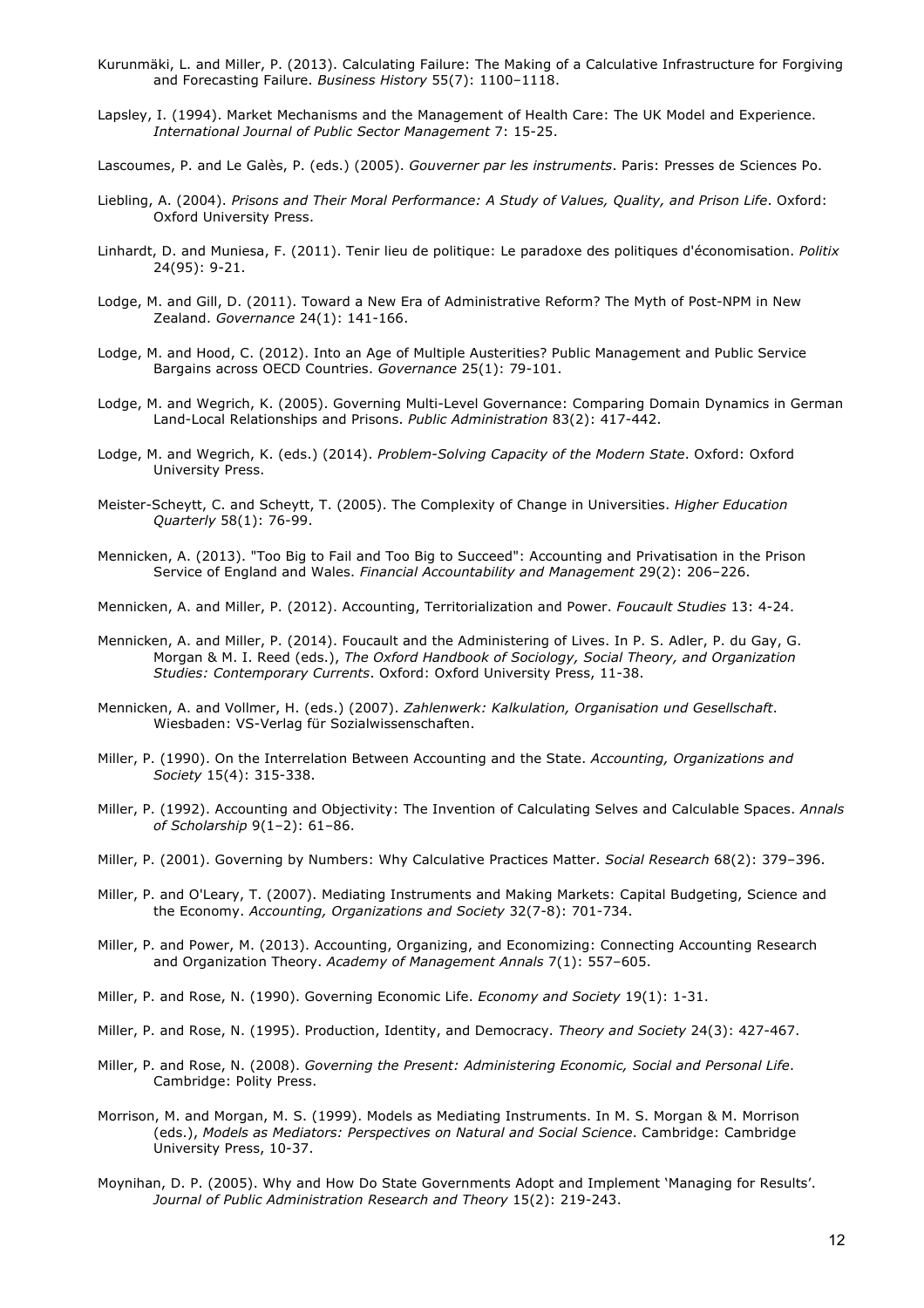Moynihan, D. P. and Pandey, S. (2010). The Big Question for Performance Management: Why do Managers use Performance Information? *Journal of Public Administration Research and Theory* 20: 849-866.

Muniesa, F. (2014). *The Provoked Economy: Economic reality and the performative turn*. London: Routledge.

Muniesa, F. and Linhardt, D. (2011). Trials of Explicitness in the Implementation of Public Management Reform. *Critical Perspectives on Accounting* 22(6): 550-566.

Pollitt, C. (1993). *Managerialism and the Public Services* (Second ed.). Oxford: Blackwell.

Pollitt, C. and Bouckaert, G. (eds.) (2011). *Public Management Reform*. Oxford: Oxford University Press.

- Pontille, D. and Torny, D. (2010). The Controversial Policies of Journal Ratings: Evaluating Social Sciences and Humanities, Research Evaluation. *Research Evaluation* 19(5): 347-360.
- Porter, T. M. (1995). *Trust in Numbers: The Pursuit of Objectivity in Science and Public Life*. Princeton: Princeton University Press.
- Power, M. (1997). *The Audit Society: Rituals of Verification*. Oxford: Oxford University Press.
- Power, M. (2007). *Organized Uncertainty: Designing a World of Risk Management*. Oxford: Oxford University Press.
- Power, M. (2009). Financial Accounting Without a State. In C. S. Chapman, D. J. Cooper & P. B. Miller (eds.), *Accounting, Organizations and Institutions*. Oxford: Oxford University Press, 324-340.
- Qu, S. and Cooper, D. (2011). The Role of Inscriptions in Producing a Balanced Scorecard. *Accounting, Organizations and Society* 36: 344-362.
- Rose, N. (1988). Calculable Minds and Manageable Individuals. *History of the Human Sciences* 1(2): 179-200.
- Rose, N. (1989). *Governing the Soul: The Shaping of the Private Self* London: Free Association Books.
- Rose, N. (1991). Governing by Numbers: Figuring out Democracy. *Accounting, Organizations and Society* 16(7): 673-692.
- Rose, N. (1996). Death of the Social? Re-figuring the Territory of Government. *Economy and Society* 25(3): 327-356.
- Rose, N. and Miller, P. (1992). Political Power Beyond the State: Problematics of Government. *British Journal of Sociology* 43(2): 172-205.
- Rothstein, H., Borraz, O. and Huber, M. (2013). Risk and the Limits of Governance: Exploring varied patterns of risk-based governance across Europe. *Regulation and Governance* 7(2): 215-235.
- Sauder, M. and Espeland, W. N. (2009). The Discipline of Rankings: Tight Coupling and Organizational Change. *American Sociological Review* 74(1): 63-82.
- Schäfer, A. and Streeck, W. (eds.) (2013). *Politics in the Age of Austerity*. Cambridge: Polity Press.
- Scheytt, T. and Soin, K. (2005). Management Control and Culture. In J. Broadbent, D. Otley & T. Berry (eds.), *Management Control: Theories, Issues and Practices*. London: Macmillan
- Schimank, U. (2008). Ökonomisierung der Hochschulen: eine Makro-Meso-Mikro-Perspektive. In K.-S. Rehberg & Deutsche Gesellschaft für Soziologie (DGS) (eds.), *Die Natur der Gesellschaft: Verhandlungen des 33. Kongresses der Deutschen Gesellschaft für Soziologie in Kassel 2006*. Frankfurt a.M.: Campus Verlag, 622-635.
- Schimank, U. and Volkmann, U. (2008). Ökonomisierung der Gesellschaft. In A. Maurer (ed.), *Hanbuch der Wirtschaftssoziologie*. Wiesbaden: VS Verlag für Sozialwissenschaften, 382-393.
- Shaoul, J., Stafford, A. and Stapleton, P. (2007). Partnerships and the Role of Financial Advisors: Private Control over Public Policy? *Policy and Politics* 35(3): 479-495.
- Shaoul, J., Stafford, A. and Stapleton, P. (2012). Accountability and Governance of Public Private Partnerships. *Critical Perspectives on Accounting* 23(3): 213-229.